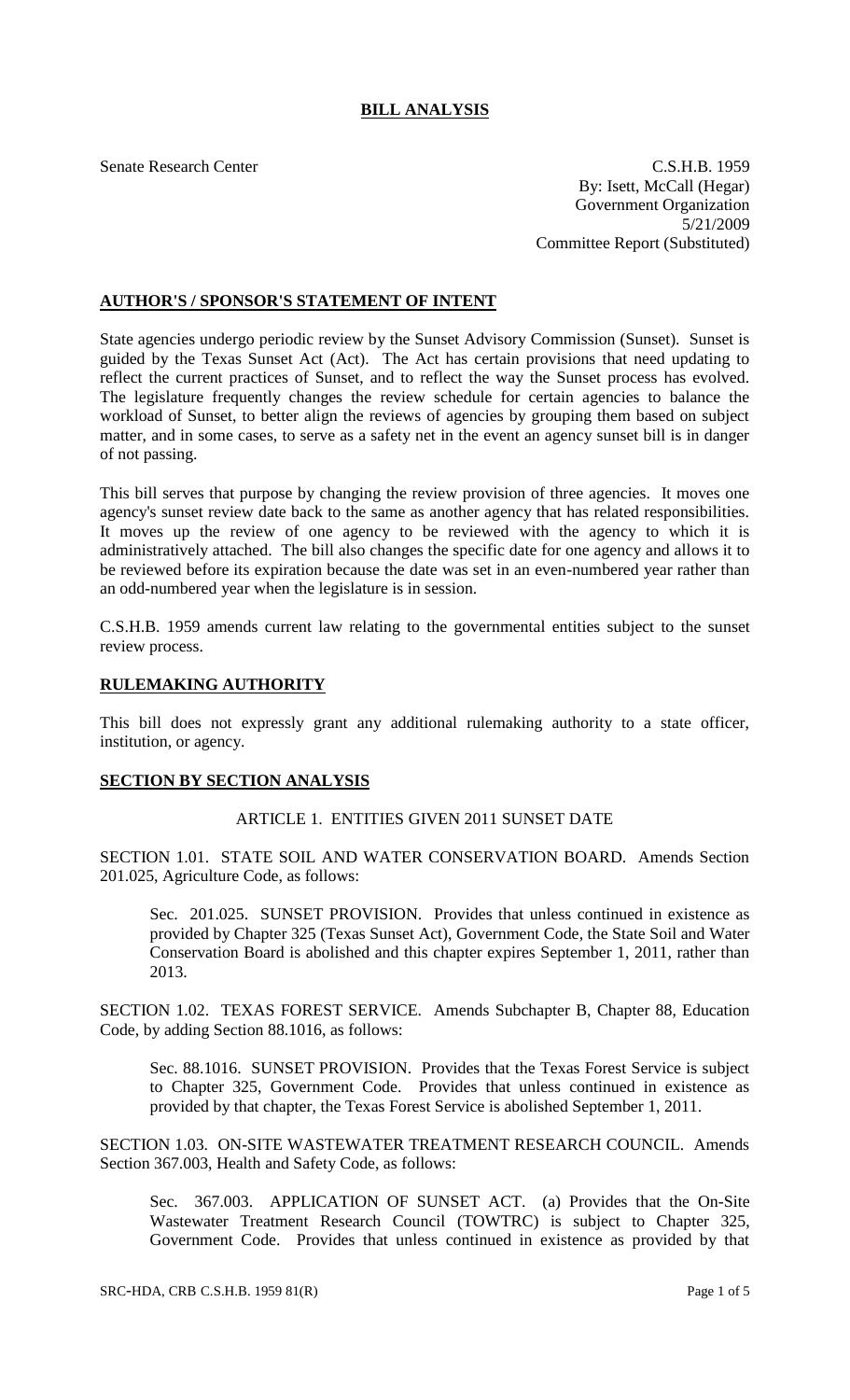chapter, TOWTRC is abolished and this chapter expires September 1, 2011, rather than 2013.

(b) Makes no changes to this subsection.

SECTION 1.04. COASTAL COORDINATION COUNCIL. Amends Section 33.211, Natural Resources Code, as follows:

Sec. 33.211. SUNSET PROVISION. Provides that the Coastal Coordination Council is subject to Chapter 325, Government Code. Provides that unless continued in existence as provided by that chapter, the Coastal Coordination Council is abolished and this subchapter expires September 1, 2011, rather than 2013.

SECTION 1.05. PUBLIC UTILITY COMMISSION OF TEXAS. Amends Section 12.005, Utilities Code, as follows:

Sec. 12.005. APPLICATION OF SUNSET ACT. (a) Creates this subsection from existing text.

(b) Requires the Sunset Advisory Commission (Sunset) to conduct a specialpurpose review of the Electric Reliability Council of Texas (council) as part of Sunset's review of the Public Utility Commission of Texas (PUC) for the 82nd Legislature. Requires that Sunset's report to the 82nd Legislature regarding the review include an assessment of the governance, management, and operating structure of the council and the council's compliance with the duties and requirements placed on it by the legislature and PUC. Authorizes Sunset's report under this subsection to include any recommendations it considers appropriate. Requires the council to pay the cost incurred by Sunset in performing the specialpurpose review of the council under this subsection. Requires Sunset to determine the cost of the review and submit a statement detailing the cost of the review to the council. Requires the council to promptly pay the cost of the review on receipt of the statement. Provides that this subsection expires September 1, 2011.

SECTION 1.06. TEXAS COMMISSION ON ENVIRONMENTAL QUALITY. Amends Section 5.014, Water Code, as follows;

Sec. 5.014. SUNSET PROVISION. Provides that unless continued in existence as provided by Chapter 325, Government Code, the Texas Commission on Environmental Quality is abolished and this chapter expires September 1, 2011, rather than 2013.

SECTION 1.07. TEXAS WATER DEVELOPMENT BOARD. Amends Section 6.013, Water Code, as follows:

Sec. 6.013. SUNSET PROVISION. Requires the Texas Water Development Board to be reviewed during the period in which the state agencies abolished in 2011, rather than 2013, and every 12th year after 2011 are reviewed. Makes a conforming change.

SECTION 1.08. RAILROAD COMMISSION OF TEXAS. Amends Article 6445a, Revised Statutes, as follows:

Art.6445a. SUNSET PROVISION. Provides that unless continued in existence as provided by Chapter 325, Government Code, the Railroad Commission of Texas is abolished September 1, 2011, rather than 2013.

### ARTICLE 2. ENTITIES GIVEN 2013 SUNSET DATE

SECTION 2.01. TEXAS EDUCATION AGENCY. Amends Section 7.004, Education Code, as follows: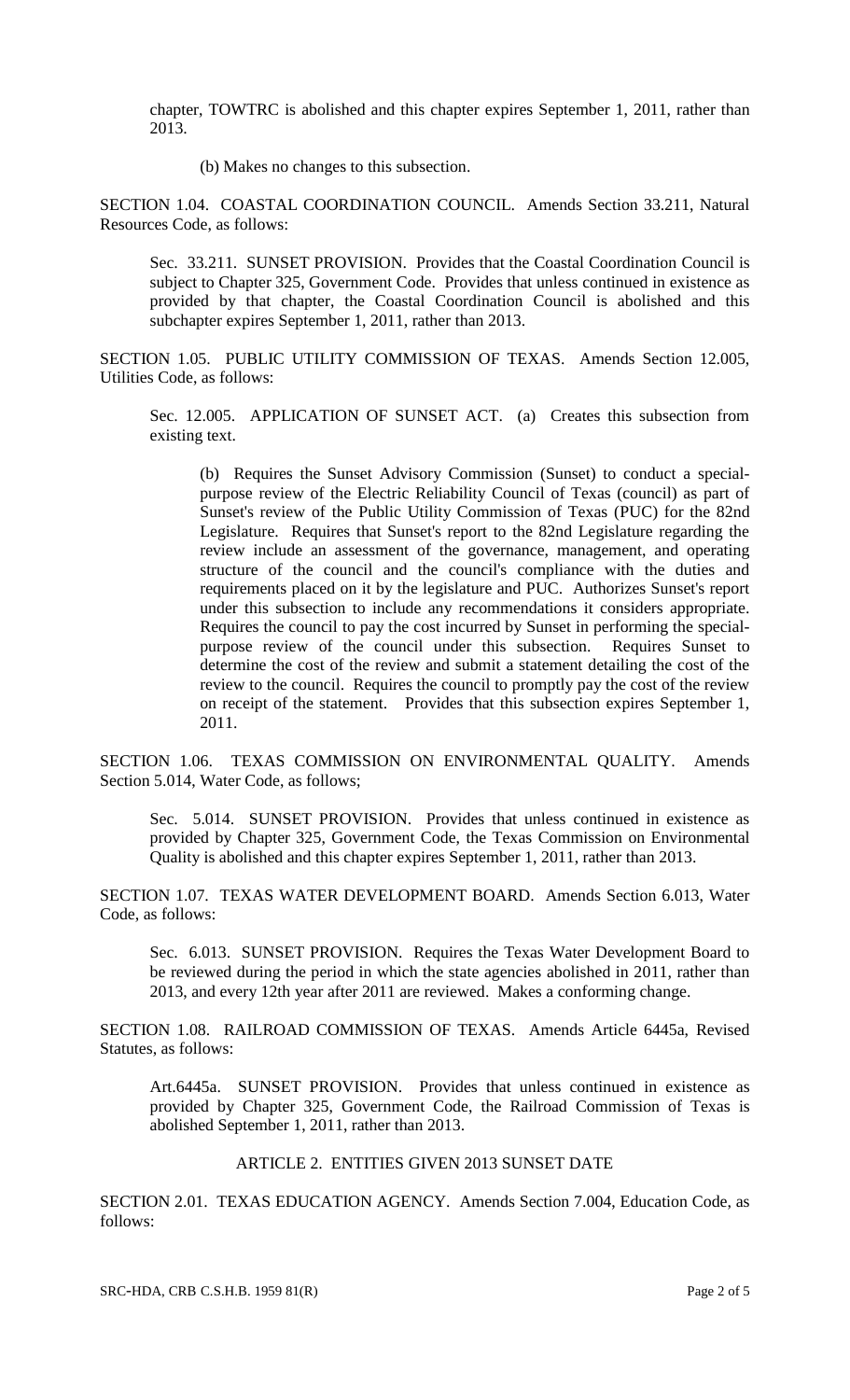Sec. 7.004. SUNSET PROVISION. (a) Creates this subsection from existing text. Provides that unless continued in existence as provided by Chapter 325, Government Code, the Texas Education Agency (TEA) is abolished September 1, 2013, rather than 2012. Deletes existing text requiring Sunset, in the review of TEA by Sunset, as required by this section, to limit its review to the appropriateness of recommendations made by Sunset to the 79th Legislature; and authorizing Sunset, in Sunset's report to the 80th Legislature, to include any recommendations it considers appropriate.

(b) Requires Sunset to conduct a special-purpose review of TEA as part of Sunset's review of agencies for the 82nd Legislature. Requires that Sunset's report to the 82nd Legislature regarding the review of TEA include an assessment of TEA's compliance with mandates and requirements contained in legislation passed by the 79th, 80th, and 81st Legislatures. Provides that this subsection expires September 1, 2011.

SECTION 2.02. TEXAS BOARD OF CRIMINAL JUSTICE AND TEXAS DEPARTMENT OF CRIMINAL JUSTICE. Amends Section 492.012, Government Code, as follows:

Sec. 492.012. SUNSET PROVISION. Provides that unless continued in existence as provided by Chapter 325, Government Code, the Texas Board of Criminal Justice and the Texas Department of Criminal Justice are abolished September 1, 2013, rather than 2011.

SECTION 2.03. HEALTH AND HUMAN SERVICES COMMISSION. Amends Section 531.004, Government Code, as follows:

Sec. 531.004. SUNSET PROVISION. Provides that unless continued in existence as provided by Chapter 325, Government Code, the Health and Human Services Commission is abolished and this chapter expires September 1, 2013, rather than 2011.

SECTION 2.04. TRANSFER OF PURCHASING POWERS TO THE COMPTROLLER OF PUBLIC ACCOUNTS OF THE STATE OF TEXAS. Amends Sections 2151.0041(b) and (c), Government Code, as follows:

(b) Requires Sunset to evaluate the transfer of powers and duties to the comptroller of public accounts (comptroller) under Section 2151.004(d) (relating to the transfer of powers and duties of the Texas Building and Procurement Commission to the comptroller) and under House Bill 3560, Acts of the 80th Legislature, Regular Session, 2007, and present to the 83rd, rather than 82nd, Legislature a report on its evaluation and recommendations in relation to the transfer.

(c) Provides that unless otherwise provided by the legislature by law, on September 1, 2013, rather than 2011, the powers and duties transferred to the comptroller under Section 2151.004(d) and under House Bill 3560, Acts of the 80th Legislature, Regular Session, 2007, are transferred to the Texas Facilities Commission (TFC); a reference in law to the comptroller relating to a power or duty transferred under this subsection means TFC; a rule or form adopted by the comptroller relating to a power or duty transferred under this subsection is a rule or form of TFC and remains in effect until altered by TFC; all obligations, contracts, proceedings, cases, negotiations, funds, and employees of the comptroller relating to a power or duty transferred under this subsection are transferred to TFC; all property and records in the custody of the comptroller relating to a power or duty transferred under this subsection and all funds appropriated by the legislature for purposes related to a power or duty transferred under this subsection are transferred to TFC; and Section 122.0011 (Transfer of Duties; Reference), Human Resources Code, and certain provisions of the Government Code expire.

SECTION 2.05. TEXAS HEALTH SERVICES AUTHORITY. Amends Section 182.052, Health and Safety Code, as follows:

Sec. 182.052. APPLICATION OF SUNSET ACT. Provides that unless continued in existence as provided by Chapter 325, Government Code, the Texas Health Services Authority is abolished and this chapter expires September 1, 2013, rather than 2011.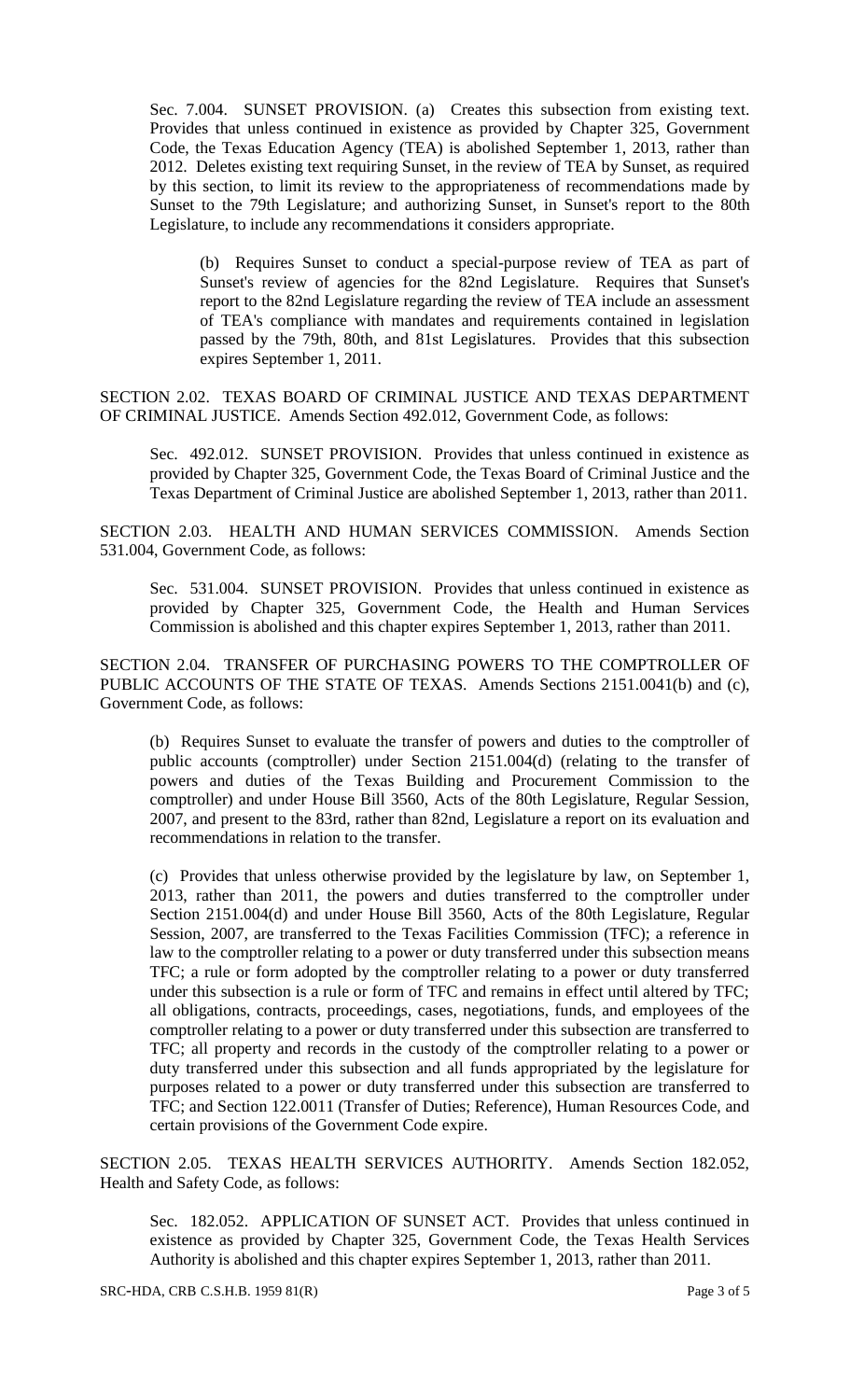SECTION 2.06. DEPARTMENT OF STATE HEALTH SERVICES. Amends Section 1001.003, Health and Safety Code, as follows:

Sec. 1001.003. SUNSET PROVISION. Provides that unless continued in existence as provided by Chapter 325, Government Code, the Department of State Health Services is abolished and this chapter expires September 1, 2013, rather than 2011.

SECTION 2.07. DEPARTMENT OF FAMILY AND PROTECTIVE SERVICES. Amends Section 40.003, Human Resources Code, as follows:

Sec. 40.003. SUNSET PROVISION. Provides that unless continued in existence as provided by Chapter 325, Government Code, the Department of Family and Protective Services is abolished and this chapter expires September 1, 2013, rather than 2011.

SECTION 2.08. TEXAS COUNCIL FOR DEVELOPMENTAL DISABILITIES. Amends Section 112.023, Human Resources Code, as follows:

Sec. 112.023. SUNSET PROVISION. Provides that unless continued in existence as provided by Chapter 325, Government Code, the Texas Council for Developmental Disabilities is abolished and this chapter expires September 1, 2013, rather than 2011.

SECTION 2.09. GOVERNOR'S COMMITTEE ON PEOPLE WITH DISABILITIES. Amends Section 115.005, Human Resources Code, as follows:

Sec. 115.005. SUNSET PROVISION. Provides that unless continued in existence as provided by Chapter 325, Government Code, the Governor's Committee on People with Disabilities is abolished and this chapter expires September 1, 2013, rather than 2011.

SECTION 2.10. DEPARTMENT OF ASSISTIVE AND REHABILITATIVE SERVICES. Amends Section 117.003, Human Resources Code, as follows:

Sec. 117.003. SUNSET PROVISION. Provides that unless continued in existence as provided by Chapter 325, Government Code, the Department of Assistive and Rehabilitative Services is abolished and this chapter expires September 1, 2013, rather than 2011.

SECTION 2.11. TEXAS COUNCIL ON PURCHASING FROM PEOPLE WITH DISABILITIES. Amends Section 122.006, Human Resources Code, to provide that unless continued in existence as provided by Chapter 325, Government Code, the Texas Council on Purchasing from People with Disabilities is abolished and this chapter expires September 1, 2013, rather than 2015.

SECTION 2.12. DEPARTMENT OF AGING AND DISABILITY SERVICES. Amends Section 161.003, Human Resources Code, as follows:

Sec. 161.003. SUNSET PROVISION. Provides that unless continued in existence as provided by Chapter 325, Government Code, the Department of Aging and Disability Services is abolished and this chapter expires September 1, 2013, rather than 2011.

#### ARTICLE 3. SPECIAL-PURPOSE REVIEW

SECTION 3.01. REVIEW OF METROPOLITAN RAPID TRANSIT AUTHORITY. Amends Subchapter A, Chapter 451, Transportation Code, by adding Section 451.004, as follows:

Sec. 451.004. SUNSET REVIEW. (a) Provides that a metropolitan rapid transit authority (authority) confirmed before July 1, 1985, in which the principal municipality has a population of less than 750,000 is subject to review under Chapter 325, Government Code, as if it were a state agency but is not abolished under that chapter. Requires the authority to cooperate with Sunset in performing the review in the manner